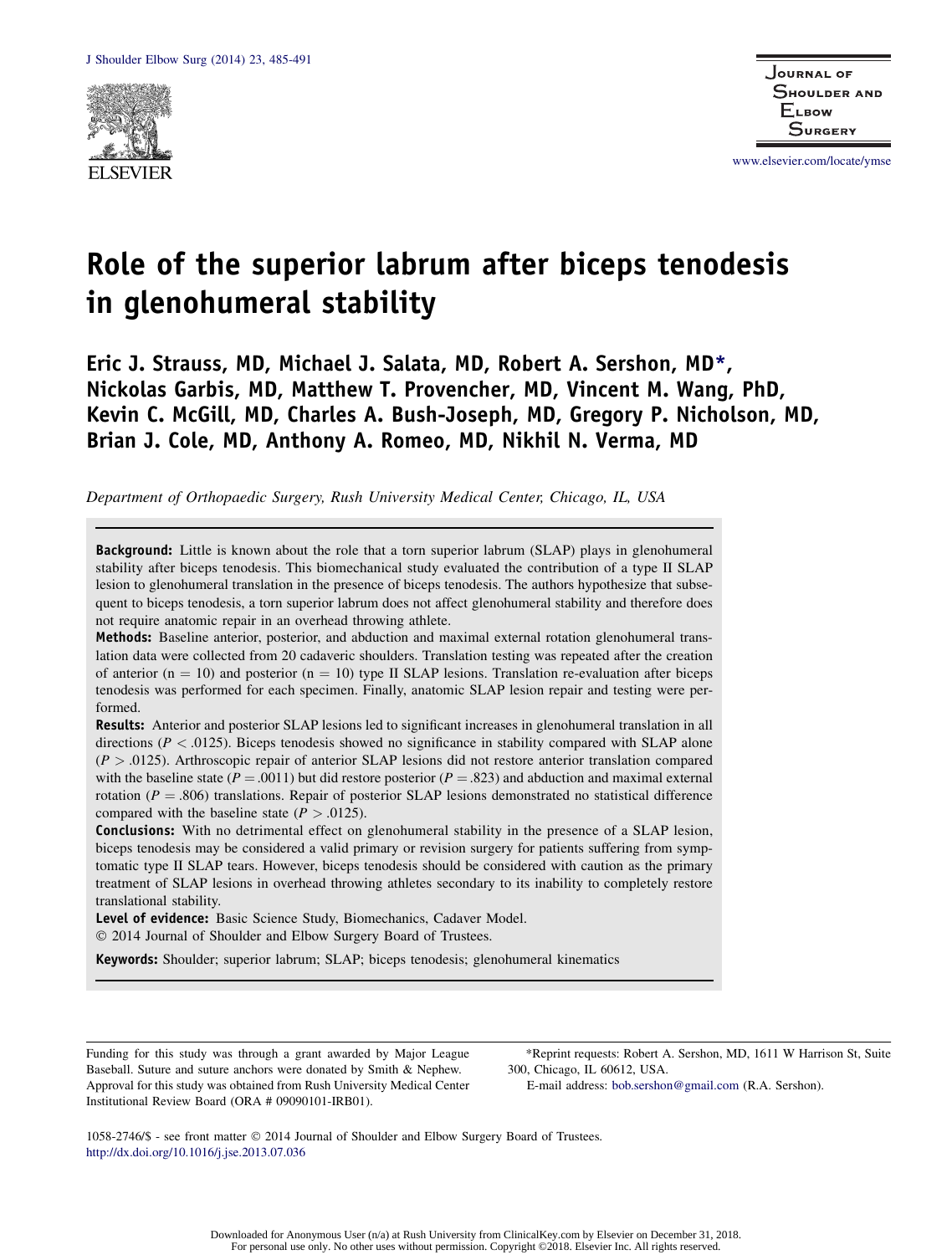SLAP (superior labrum anterior-posterior) tears are associated with pain, shoulder instability, and significant glenohumeral dysfunction, especially in a throwing athlete. First described by Andrews et  $al<sup>1</sup>$  and later classified by Snyder et al,<sup>27</sup> SLAP tears have been noted to result from trauma or overuse.<sup>11,14,16,19,26</sup> Whereas SLAP lesions commonly occur in association with injuries to the rotator cuff, internal impingement, and glenohumeral instability, they may occur in isolation, acting as a primary source of shoulder pain and disability for the overhead athlete. $4,8,10,20$ 

At present, arthroscopic repair of unstable superior labral tears involving the long head of the biceps (LHB) anchor (type II SLAP lesions) has become the standard of operative care, resulting in good to excellent outcomes in the majority of published reports.<sup>4,14,21,26</sup> However, results of arthroscopic fixation in overhead throwing athletes have been less consistent, with clinical studies demonstrating a return to preinjury level of sports participation ranging from 22% to  $84\%$ .<sup>11,15,19</sup> Of 19 baseball players treated with arthroscopic suture anchor fixation of type II SLAP tears, Ide et al<sup>11</sup> reported that only 12 players (63%) had a complete return to play without pain or functional limitation at a mean follow-up of 3.5 years. It is believed that persistent pain after SLAP repair results in a loss of motion from rigidity and is the reason behind these low rates of return to overhead athletics. $4,14$  A potential hypothesis for the high incidence of post-slap repair shoulder pain accounts for the rigidity of the suture anchor fixation with a consequent loss of physiologic motion at the labral-LHB anchor junction. Others theorize that the highly innervated proximal LHB tendon acts as the primary pain generator after injury or surgery. The low rates of return to play and the potential for continued symptoms postoperatively have led surgeons to look for alternative treatment methods for management of type II SLAP lesions.

Currently, little is known about the role that a torn superior labrum plays in glenohumeral stability after biceps tenodesis. The present biomechanical study evaluates the effects of a type II SLAP lesion on glenohumeral translation in the presence of a biceps tenodesis. We hypothesized that subsequent to biceps tenodesis, the presence of a torn superior labrum does not affect glenohumeral stability and therefore does not require anatomic repair in a throwing athlete with a type II SLAP lesion.

## Materials and methods

#### Specimen preparation

Twenty-seven fresh-frozen cadaveric shoulders (mean age, 51.3 years; age range, 23-68 years; 20 men (74%), 7 women (26%); 14 left, 13 right) were stored at  $-20^{\circ}$ C. Before testing, each shoulder was thawed for 24 hours, then dissected free of skin and superficial muscle. The rotator cuff muscles were elevated from their scapular origin, and nylon sutures were attached to their muscle bellies in a grasping/locking suture configuration for uniform loading. The LHB tendon was dissected distally to the level of the musculotendinous junction, where the tendon was transected and sutured with high-strength suture material (FiberWire #5; Arthrex, Naples, FL, USA) by grasping/locking sutures. The humeral shaft was potted into a cylindrical PVC pipe with polymethyl methacrylate and the scapula was rigidly fixed to a 4-mm-thick aluminum sheet with 3 stainless steel bolts in preparation for mounting to the shoulder testing apparatus.

Each specimen underwent an arthroscopic evaluation to assess for the presence of exclusion criteria, including full-thickness cuff tears, labral injuries, evidence of prior surgery, and osteoarthritis. Anatomic variants (sublabral foramen and Buford complex) were also excluded as several studies have indicated that anatomic variants of the anterosuperior labrum may alter intra-articular biomechanics and predispose the shoulder to labral disease.<sup>12,13,25,27,29</sup> In addition, reattachment of the Buford complex to the glenoid has been reported to restrict shoulder rotation.<sup>23</sup> In our study, 7 shoulders were excluded (6 anatomic variants and 1 rotator cuff tear).

#### Shoulder testing apparatus

Specimens were mounted onto a custom shoulder testing apparatus for assessment of glenohumeral stability (Fig. 1).<sup>24</sup> The apparatus allowed for 6 degrees of freedom motion for the adjustment of the glenohumeral joint, enabling the specimen to be positioned anatomically such that the glenoid had a  $5^\circ$  superior inclination and neutral version. Once glenoid version was locked into place, the scapula was positioned such that the center of rotation of the glenohumeral joint coincided with the center of the apparatus. Once the center of rotation was determined, the scapula was locked into place and unchanged throughout testing.

The scapular plane was defined as a vertical plane perpendicular to the glenoid surface, parallel to the scapular mount. Abduction was defined as humeral motion in the scapular plane, and flexion was defined in the anatomic sagittal plane at an angle of  $60^{\circ}$  to the scapular plane.<sup>7</sup> The angle for glenohumeral abduction and flexion was set at  $60^\circ$ , corresponding to  $90^\circ$  of total arm abduction and flexion.<sup>9,24</sup> A total of 22 N of glenohumeral joint compression force was applied through tension on the rotator cuff muscles (supraspinatus  $= 3.5$  N, infraspinatus/teres minor  $= 9.1$  N, and subscapularis  $= 9.4$  N) on the basis of muscle cross-sectional area data.<sup>3,28</sup> The LHB was anatomically loaded with 22 N of force based on the methods of previous biomechanical studies testing the impact of the LHB on glenohumeral kinematics.<sup>30</sup>

Surface markers affixed to the lateral aspect of the acromion, the lateral aspect of the humeral head, and the coracoid process enabled assessment of glenohumeral translation with a 3-dimensional scanner (NextEngine Inc., Santa Monica, CA, USA). This scanner has a resolution of 0.1 mm when it is used on the macro setting with the object of interest placed 165 mm from the scanner. Scans were viewed with the ScanStudio HD (NextEngine Inc.), and subsequent analysis was performed with this software.

#### Glenohumeral translation testing

Protocol and loading of translation forces were previously described by Provencher et al<sup>24</sup> and Harryman et al.<sup>9</sup> Glenohumeral translation testing was performed for 4 separate, sequential conditions: baseline, type II anterior or posterior SLAP lesions, type II SLAP lesions with biceps tenodesis, and type II SLAP

Downloaded for Anonymous User (n/a) at Rush University from ClinicalKey.com by Elsevier on December 31, 2018. For personal use only. No other uses without permission. Copyright ©2018. Elsevier Inc. All rights reserved.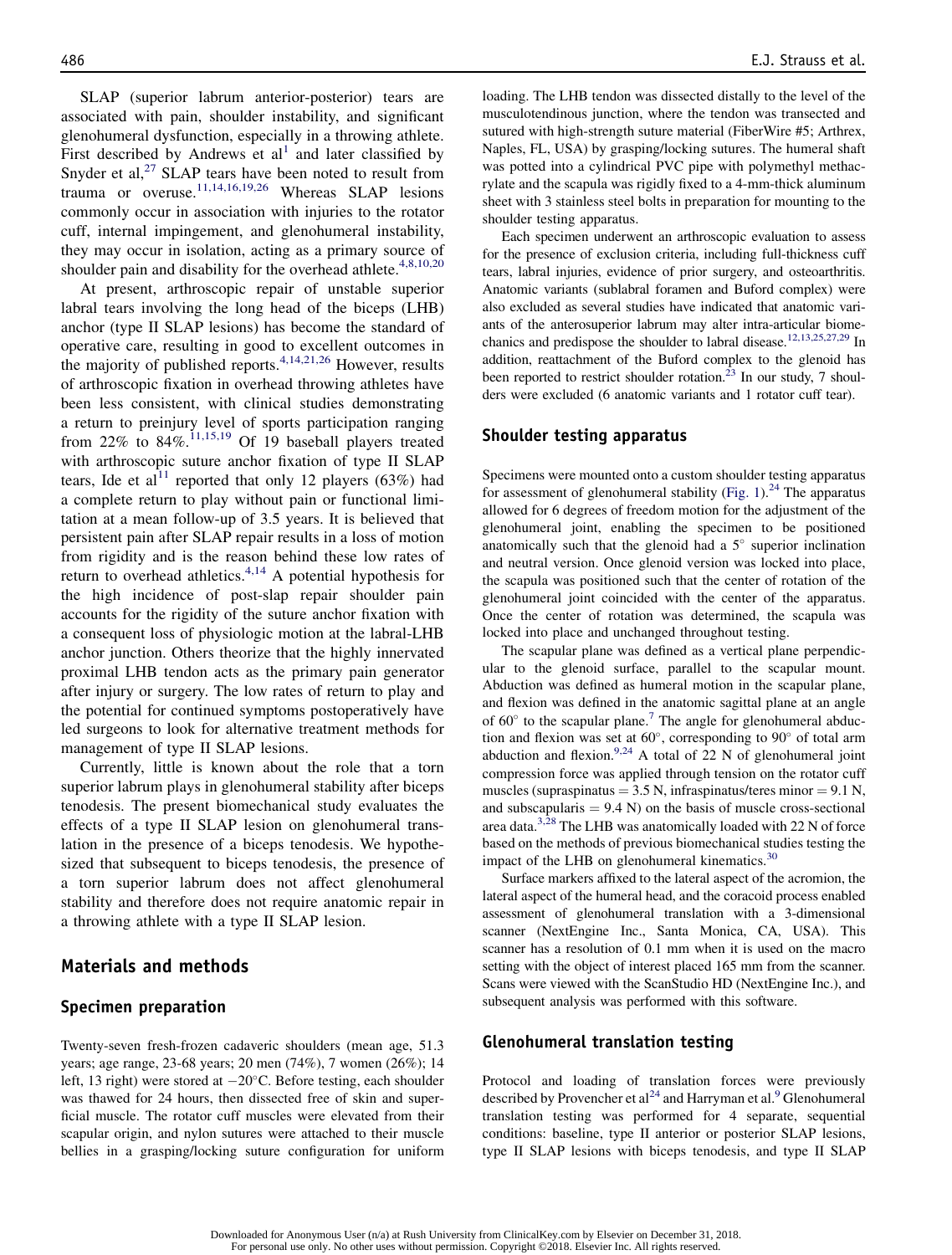

Figure 1 Custom shoulder testing apparatus. (A, B) The apparatus set up in neutral abduction for testing of anterior and posterior translation. (C) The shoulder set up in the ABER position.

lesions with both biceps tenodesis and SLAP repair. For anterior and posterior translations, the humerus was translated on the fixed scapula, with the translation force administered through a direct inline pulley system loaded with 3.0 kg.

The testing sequence consisted of anterior translation at neutral rotation, posterior translation at neutral rotation, and anterior translation at 90° of abduction and maximal external rotation (ABER) (Fig. 1). Each specimen was scanned before and after each step in the testing sequence, with the difference between these two data points measured as the glenohumeral translation. The resting ''zero'' position of the loaded glenohumeral joint was re-established for each testing condition, confirming this position on the basis of the distances between the surface markers affixed to the specimen.

#### Creation of a type II SLAP lesion

Once baseline translation data were collected for each specimen, an experimental type II SLAP lesion was created according to the protocol described by DiRaimondo et al.<sup>6</sup> Two different SLAP tear configurations were created in 10 specimens each (Fig. 2). In the first group of 10 shoulders, the superior labrum was sharply dissected free of the glenoid 5 mm medial to the glenoid rim, extending 7 mm from the posterior border of the LHB tendon to the anchor, creating an unstable posterosuperior labrum/biceps anchor complex. In the second group of 10 shoulders, the experimental SLAP tear was started at the posterior border of the LHB anchor, extending anteriorly to include the insertion of the superior glenohumeral ligament. Arthroscopic portals were then closed, and the specimen immediately underwent translational testing.

#### Biceps tenodesis

Subsequent to the creation of the isolated type II SLAP lesion, each specimen then underwent biceps tenodesis by use of interference screw fixation as described by Mazzocca et al.<sup>17</sup> After arthroscopic biceps tenotomy, the tendon was pulled into an 8-mm socket drilled in the proximal humerus 1 cm below the superior border of the pectoralis major tendon, simulating an open subpectoralis tenodesis, and the tendon was fixed with an  $8 \times 12$ -mm PEEK interference screw (Biceptor; Smith & Nephew, Andover, MA, USA).

#### SLAP repair

For the final testing condition, the SLAP lesion was repaired to the glenoid rim by suture anchor fixation (2.3 Bioraptor PK; Smith &

Downloaded for Anonymous User (n/a) at Rush University from ClinicalKey.com by Elsevier on December 31, 2018. For personal use only. No other uses without permission. Copyright ©2018. Elsevier Inc. All rights reserved.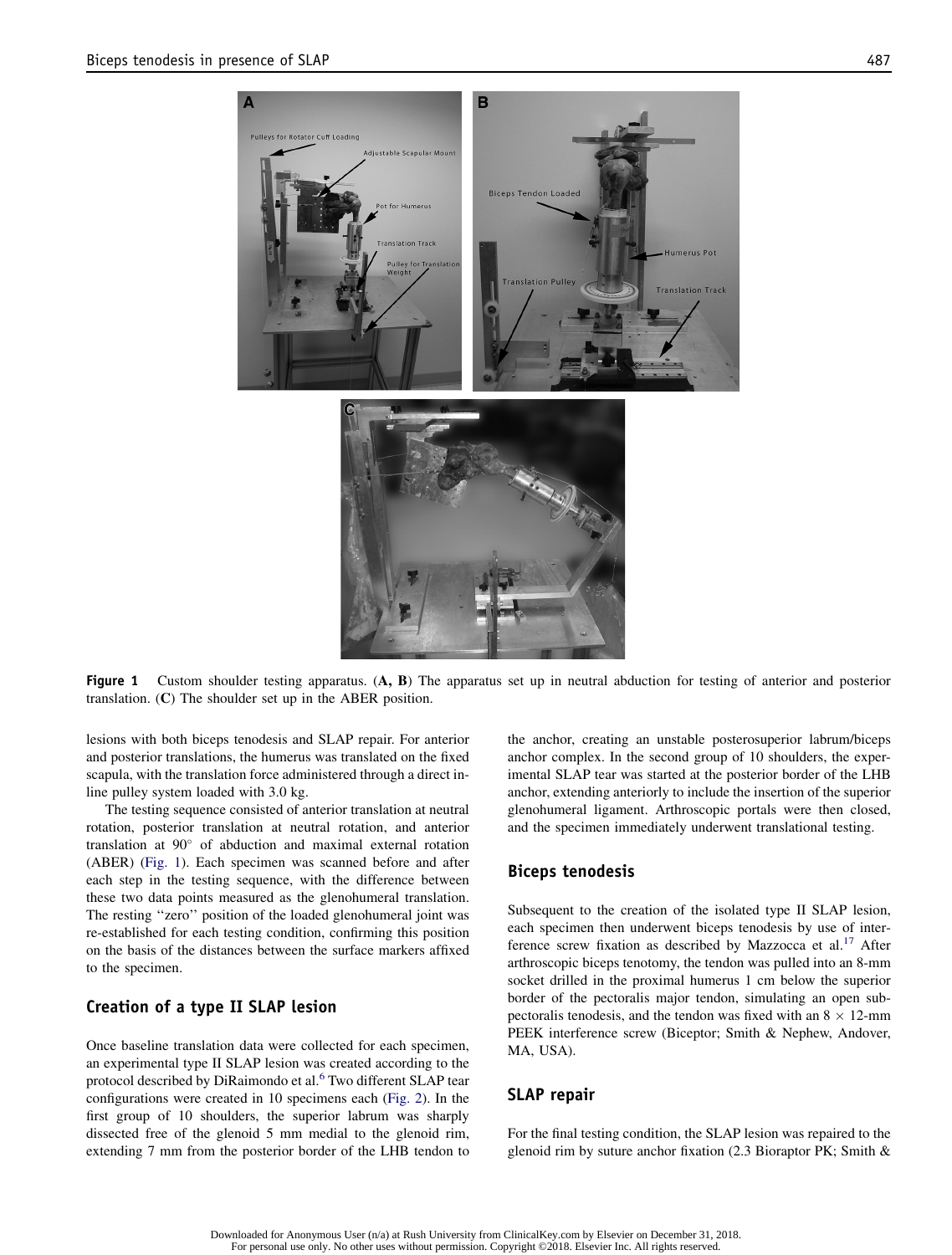

Figure 2 Experimental creation of SLAP lesion. In the first group of 10 shoulders, the superior labrum was sharply dissected free of the glenoid 5 mm medial to the glenoid rim, extending 7 mm from the posterior border of the long head of the biceps tendon to the anchor, creating an unstable posterosuperior labrum/biceps anchor complex. In the second group of 10 shoulders, the experimental SLAP tear was started at the posterior border of the long head of the biceps anchor, extending anteriorly to include the insertion of the superior glenohumeral ligament.

Nephew). For the posterior SLAP configuration, 2 suture anchors were inserted, one at the 10-o'clock position and the other at the 11:30 position for a right shoulder. Specimens from the anterior SLAP configuration group had the tears fixed with 1 suture anchor placed at the 12:30 and 2-o'clock positions for a right shoulder. A single stitch from each anchor was placed around the labrum and tied with an arthroscopic knot, securing the labrum to the glenoid.

#### Statistical methods

Mean translation data were compared between groups (baseline, isolated type II SLAP lesion, isolated type II SLAP lesion treated with biceps tenodesis, and type II SLAP lesion treated with biceps tenodesis and suture anchor fixation) for both the anterior and posterior SLAP lesions by use of a repeated measures one-way analysis of variance (ANOVA). In accordance with pretesting planned statistical comparisons, post-hoc Bonferroni correction was used, setting the level of significance at  $P < 0.0125$  because of the use of the 4 pairwise comparisons of greatest clinical interest. The pairwise comparisons included baseline to SLAP lesion, SLAP lesion to biceps tenodesis, biceps tenodesis to arthroscopic repair, and baseline to repair.

For a repeated measures one-way ANOVA design to achieve 80% power with an effect size of 1.2 (deemed clinically significant from our pilot experiments) and  $\alpha = .05$  for detection of significant differences in anterior translation among the 4 test conditions (intact, SLAP tear, biceps tenodesis, and final repair), 10 shoulders were required for each of the SLAP lesion experiments.

## Results

For specimens in the anterior SLAP cohort, anterior translation in neutral significantly increased from a mean of 5.4 mm to 9.3 mm ( $P < .0001$ ) and posterior translation in neutral significantly increased from 6.8 mm to 8.9 mm ( $P = .0120$ ) after creation of the experimental lesion. In ABER, a significant increase in anterior translation was noted in anterior SLAP specimens, increasing from 3.4 mm at baseline to 4.8 mm in the lesion state ( $P = .003$ ). Specimens in the posterior SLAP cohort demonstrated significant differences in neutral anterior and posterior translations, increasing from 6.2 mm to 10.6 mm ( $P < .0001$ ) and from 6.5 mm to 9.9 mm  $(P < .0001)$ , respectively. In the ABER position, a significant increase in anterior translation was noted from 4.7 mm to 7.7 mm  $(P < .001)$  (Fig. 3).

Among both anterior and posterior SLAP specimens, biceps tenodesis did not significantly affect anterior glenohumeral translation compared with the lesion state. In the anterior SLAP specimens, the anterior translation was unchanged at 9.3 mm ( $P = .999$ ). Posterior translation decreased to 8.3 mm ( $P = .759$ ), and ABER translation decreased to 4.1 mm ( $P = .374$ ). For the posterior SLAP specimens after tenodesis, anterior translation decreased to 8.9 mm ( $P = .129$ ), posterior translation decreased to 9.2 mm ( $P = .591$ ), and ABER translation decreased to 5.7 mm  $(P = .045)$  (Fig. 3).

After repair of anterior SLAP specimens, anterior and posterior translations decreased to 8.4 mm and 7.4 mm  $(P = .521; .439)$ , respectively. Mean ABER translation after repair was 3.8 mm ( $P = .874$ ). Among posterior SLAP specimens, SLAP repair after biceps tenodesis decreased anterior translation to 7.4 mm ( $P = .209$ ) and decreased posterior translation to 7. 9 mm ( $P = .104$ ). After repair, ABER translation decreased to 4.8 mm ( $P = .641$ ) (Fig. 3).

No statistical significance was noted in the comparisons of glenohumeral translation between the baseline state and the repaired state, with the exception of anterior SLAP specimens in anterior translation only  $(5.4 \text{ mm})$  to  $8.4 \text{ mm}$ ;  $P = .001$ ) (Fig. 3 and Table I).

## **Discussion**

In the current study, experimental type II SLAP lesions led to increases in glenohumeral translation across all parameters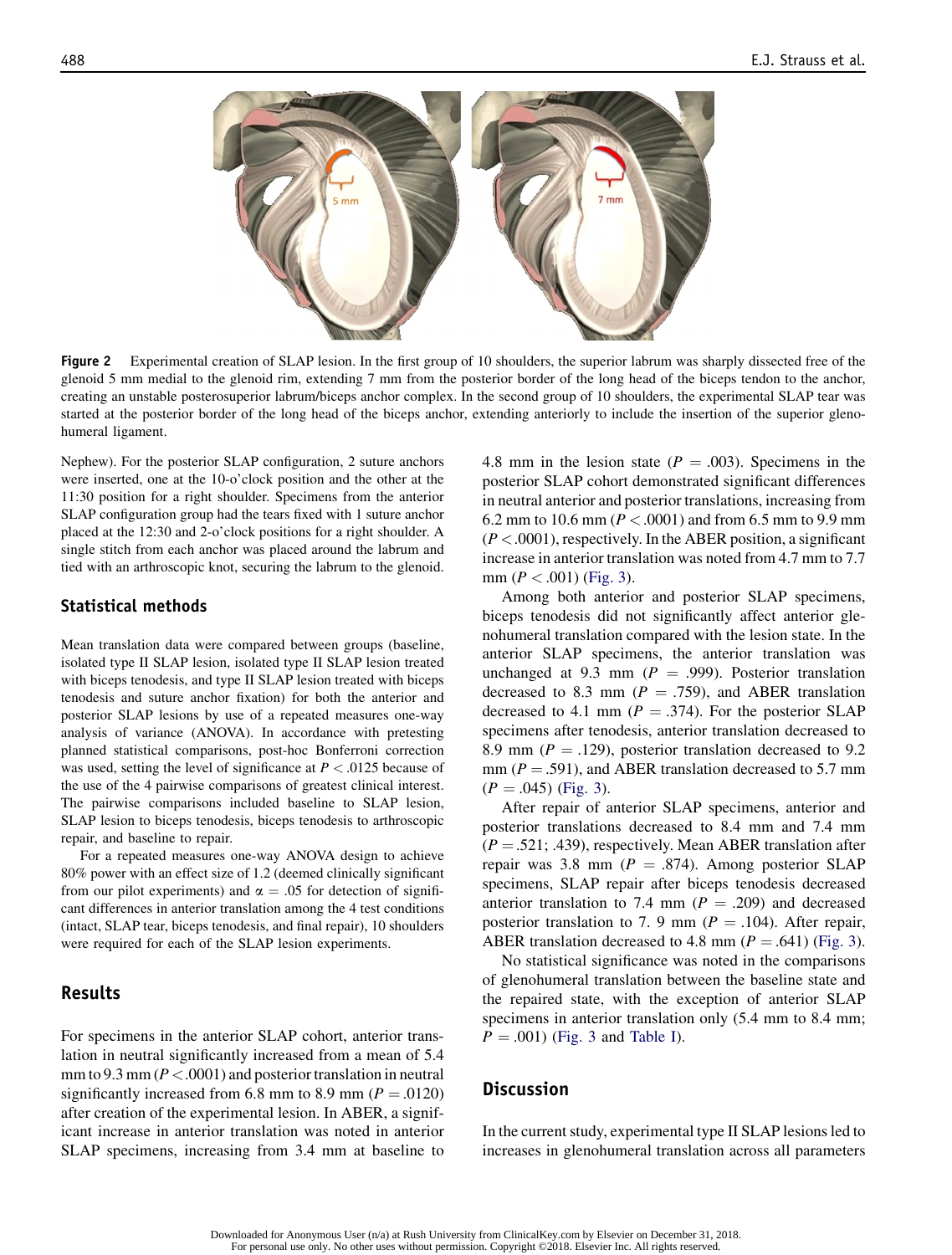

Figure 3 (A, B) Effect of experimental SLAP lesion on glenohumeral translation. \*Significant increase in translation between the baseline specimens and the SLAP lesion state. \*\*Significant increase in translation between the baseline specimens and the repaired SLAP lesion state. ABER, abduction and maximal external rotation; BT, biceps tenodesis.

for both anterior and posterior SLAP specimens. No significant difference in translation was noted between the lesion state and that seen after biceps tenodesis. Whereas biceps tenodesis did not restore glenohumeral translation in the setting of a type II SLAP lesion, it did not have a deleterious effect on stability. In our model, arthroscopic repair of the experimental SLAP lesion did not restore anterior translation to baseline values after repair of anterior type II SLAP lesions. However, repair of posterior lesions restored anterior and posterior translations to within 1.2 mm and 1.4 mm of baseline, respectively. A nearly complete restoration (within 0.4 mm) of ABER translation in both anterior and posterior SLAP states was also seen when labral repair was used.

We believe that our findings support the concept of capsular pseudolaxity associated with type II SLAP lesions reported by Morgan<sup>19</sup> and Andrews,<sup>2</sup> especially in the setting

of an anterior SLAP lesion in which injury to the superior glenohumeral ligament is coexistent with that occurring to the superior labrum. This ''circle concept'' of the superior labral complex postulates that disruption of one portion of the superior labrum results in instability on the opposite side of the glenoid.<sup>19</sup> In their series of 102 type II SLAP lesions without associated anterior instability, Morgan et  $al<sup>19</sup>$  found a secondary anterior-inferior pseudolaxity manifesting as an arthroscopic drive-through sign in the presence of posterior lesions, which was eliminated after SLAP repair. In our model, the capsular pseudolaxity produced by the presence of the experimental type II SLAP lesion was accentuated in the cohort of specimens in which the SLAP tear involved the insertion of the superior glenohumeral ligament anteriorly. In these specimens, persistent instability remained despite both biceps tenodesis and arthroscopic labral repair. This suggests that improved repair techniques are necessary or that in addition to reapproximation of the superior labrum to its anatomic position on the glenoid, attention should be paid to tensioning the superior glenohumeral ligament and anterior capsule as described by Andrews and Dugas.<sup>2</sup> In their series of throwing athletes with SLAP tears, 73% of those who were treated with thermal shrinkage of the anterior capsule in addition to SLAP repair were competing at 2 years of followup in contrast to 50% of those who underwent isolated repair without addressing the anterior capsule.<sup>2</sup>

Biomechanical studies have attempted to elucidate the effects of superior labral lesions on glenohumeral stability with varying results. Pagnani et  $al<sub>1</sub><sup>21</sup>$  in their cadaveric study, reported that isolated lesions to the anterosuperior aspect of the superior labrum, not involving the LHB, had no significant impact on anterior-posterior glenohumeral translation both with and without loading of the LHB tendon. Extension of their experimental lesions posteriorly to include the LHB anchor led to significant increases in anterior-posterior translation both with and without loading of the LHB tendon, with translation values similar to those seen in the current model. Comparable significant increases in anterior-posterior translation measurements after creation of type II SLAP lesions were also found in a study by Panossian et al, $^{22}$  in which the authors evaluated the effects of type II SLAP tears on glenohumeral rotation and translation in 6 cadaveric shoulders. The authors also reported complete restoration of translation parameters on repair of both the anterior- and posterior-based SLAP lesions. Although a trend toward global restoration of translation measurements was seen in the current study, anterior translation values for anterior-based tears were not restored to baseline. Studies by Burkhart et al<sup>5</sup> and McMahon et al<sup>18</sup> also reported significant increases in glenohumeral translation after simulated type II SLAP lesions. Their baseline and lesion translation values were larger than those seen in the current study, probably secondary to their lack of simulating LHB activity. Yet, similar to our findings of persistent anterior instability in anterior-based type II SLAP lesions, arthroscopic repair of the SLAP lesions in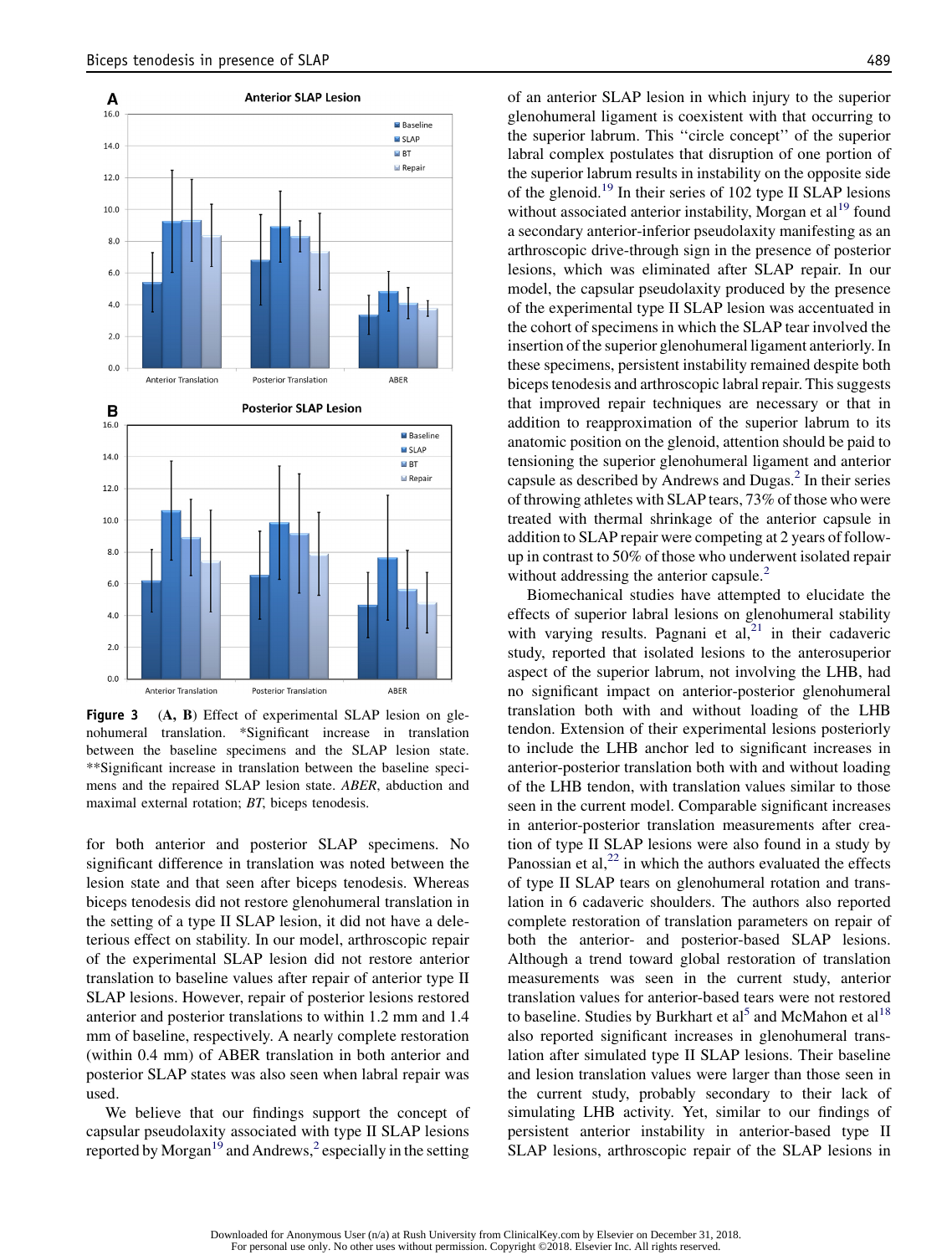| Anterior SLAP   |                              |                               |               | Posterior SLAP  |                              |                               |               |
|-----------------|------------------------------|-------------------------------|---------------|-----------------|------------------------------|-------------------------------|---------------|
|                 | Anterior<br>translation (mm) | Posterior<br>translation (mm) | ABER (mm)     |                 | Anterior<br>translation (mm) | Posterior<br>translation (mm) | ABER (mm)     |
| <b>Baseline</b> | $5.4 + 1.9$                  | $6.8 + 2.8$                   | $3.4 \pm 1.2$ | <b>Baseline</b> | $6.2 + 2.0$                  | $6.5 + 2.8$                   | 4.7 $\pm$ 2.0 |
| <b>SLAP</b>     | $9.3 \pm 3.2$                | $8.9 \pm 2.2$                 | 4.8 $\pm$ 1.2 | <b>SLAP</b>     | $10.6 \pm 3.1$               | $9.9 \pm 3.6$                 | 7.7 $\pm$ 3.9 |
| <b>BT</b>       | $9.3 + 2.6$                  | $8.3 \pm 1.0$                 | 4.1 $\pm$ 1.0 | <b>BT</b>       | $8.9 + 2.4$                  | $9.2 \pm 3.7$                 | $5.7 + 2.4$   |
| Repair          | $8.4 \pm 2.0$                | 7.4 $\pm$ 2.4                 | $3.8 \pm 0.5$ | Repair          | 7.4 $\pm$ 3.2                | $7.9 + 2.6$                   | $4.8 \pm 1.9$ |

Table I Mean averages and standard deviation of anterior-based and posterior-based SLAP specimens

ABER, abduction and maximal external rotation: BT, biceps tenodesis.

the 2003 Burkhart study only partially restored glenohumeral translation stability. To our knowledge, however, no previous biomechanical study has reported solely anterior instability in the setting of repaired anterior-based SLAP lesions.

We believe that the lack of a negative effect of biceps tenodesis on glenohumeral stability demonstrated in the current study lends its use to the armamentarium for management of SLAP lesions, supporting the findings reported by Boileau et  $al<sup>4</sup>$  in a study comparing outcomes of 10 patients treated with arthroscopic repair (age, 37 years; range, 19-57 years) with those of 15 patients (age, 52 years; range, 28-64 years) managed with biceps tenodesis. The authors found that although 60% of the patients treated with SLAP repair were unsatisfied with their outcome secondary to persistent pain or inability to return to their previous level of athletic participation, 93% of those treated with biceps tenodesis were satisfied, with 87% returning to their preinjury level of sports. The authors concluded that biceps tenodesis was an effective repair alternative in the treatment of type II SLAP lesions. Although this study represented an older patient population of recreational athletes and no overhead throwers, the clinical data suggest the LHB as a pain generator in the setting of superior labral tears and that LHB tenodesis results in improved clinical outcomes in comparison to labral repair. Especially among recreational athletes, eliminating this potential pain generator without having a detrimental effect on stability may help increase the percentage of patients returning to symptom-free play after type II SLAP tears. However, on the basis of our data, biceps tenodesis should be considered with caution as the primary treatment of SLAP lesions in the elite overhead throwing athlete secondary to its inability to completely restore normal translational stability. Although the current study reports ABER translation (which most closely simulates the cocking phase of overhead throwing) to be restored within 0.4 mm after labral repair for both SLAP subgroups, anterior instability remained in specimens with anterior-based SLAP tears. Therefore, in patients who may require restoration of normal glenohumeral kinematics for maximal shoulder function, anatomic SLAP repair with attention paid to the anterior capsule may be the most appropriate initial treatment approach.

Similar conclusions were reported in a clinical study by Provencher et al.<sup>23</sup> The findings showed excellent outcomes in a subgroup of active military patients younger than 40 years who underwent primary repair for type II SLAP lesions, suggesting primary SLAP repair as the recommended treatment for younger patients with high athletic demands. However, the group older than 40 years was found to have a higher failure rate with primary SLAP repair, specifically a 3.45 relative risk of failure for those older than 36 years. The authors concluded that in older athletes with type II SLAP tears, the surgeon should discuss the risks of type II SLAP repair versus biceps tenodesis at the initial surgery. In both groups, biceps tenodesis was the most common revision procedure (42 of 44 cases).

The limitations of the current study include those inherent in a cadaveric model of simulated shoulder injuries. The time-zero cadaveric model does not allow the recreation of the multiple dynamic components of glenohumeral stability that are present in vivo and represents an oversimplification of the complex injury mechanism that results in SLAP tears in the clinical scenario. In addition, our model does not take into account healing potential. Potential effects of repetitive testing must also be considered, although care was taken to preserve the specimen throughout testing. The simulated type II SLAP lesions created were produced by sharply cutting the superior labrum from its glenoid attachment, probably oversimplifying the complex mechanism that results in these lesions clinically. In addition, no direct comparison to SLAP repair with biceps intact was made during this study.

# Conclusion

In the current cadaveric biomechanical study, experimental type II SLAP lesions produced increases in anterior, posterior, and ABER translations compared with baseline. Biceps tenodesis did not fully restore baseline translation values but did not have a negative effect on glenohumeral stability compared with the SLAP state. Posterior SLAP lesions were effectively treated with arthroscopic repair, whereas persistent

Downloaded for Anonymous User (n/a) at Rush University from ClinicalKey.com by Elsevier on December 31, 2018. For personal use only. No other uses without permission. Copyright ©2018. Elsevier Inc. All rights reserved.